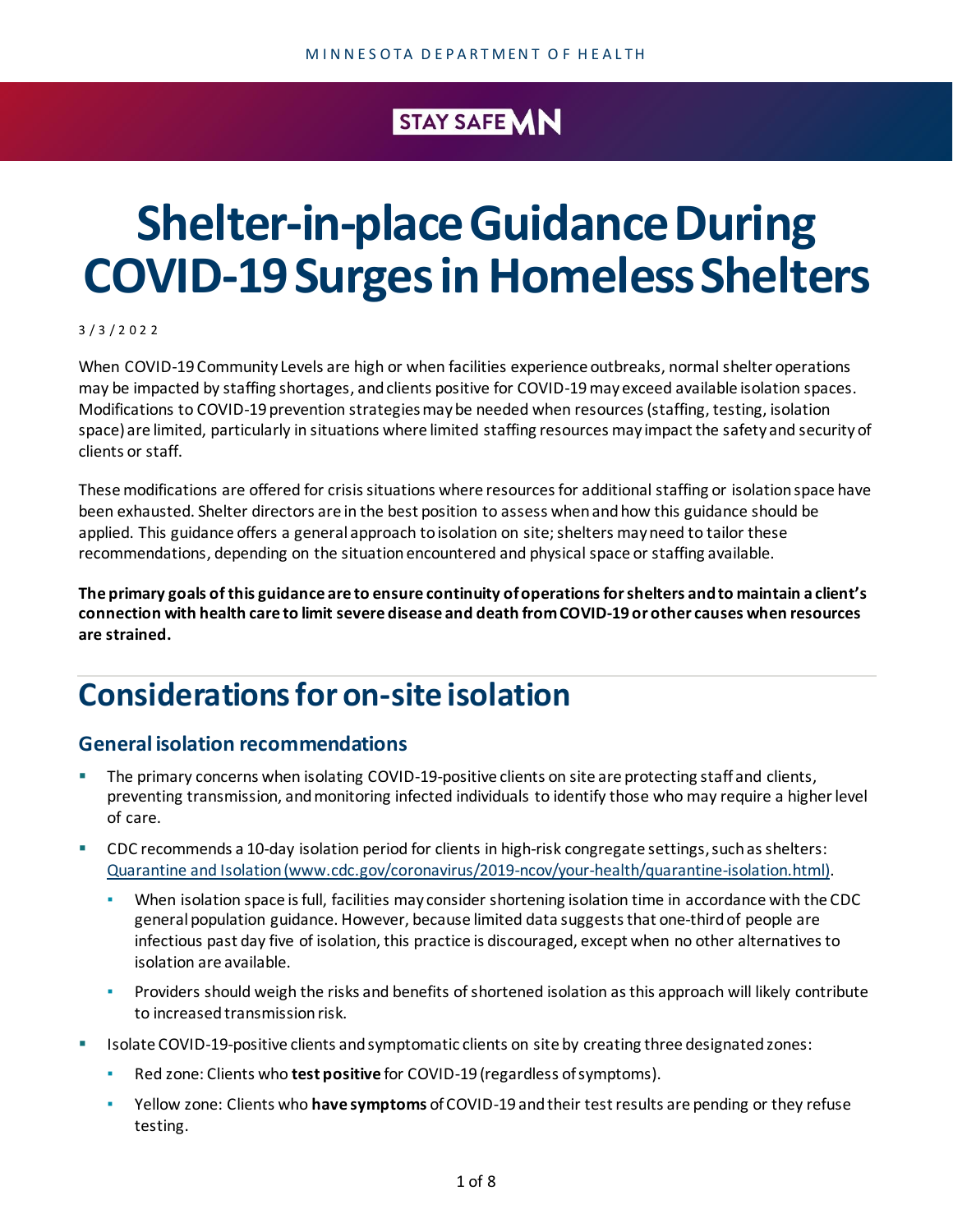- Greenzone: Clients who **do not have symptoms** ofCOVID-19, or clients who are symptomatic but tested negative (two negative antigentests more than 24 hours apart, a negative PCR test).
- **E** Ensure that clients are monitored, assessed for risk of severe disease, and connected with care to receive medical treatment as indicated.
- Screen clients and staff daily for symptoms. Refer to Appendix G, COVID-19 Investigation Toolkit for Homeless and Other Congregate [Settings\(www.health.state.mn.us/diseases/coronavirus/guideshelter.pdf\)](https://www.health.state.mn.us/diseases/coronavirus/guideshelter.pdf).
- Offer testing on site.
- **•** Offer surgical/medical masks or KN95s to clients and staff, as supplies allow.
- **E** Ensure that staff have access to recommended personal protective equipment (PPE) if they are caring for clients who are symptomatic or have tested positive for COVID-19.
- **E** Attend to other basic mitigation strategies, such as noncongregate dining and cleaning/disinfection.
- If your facility is experiencing staffing shortages or need access to testing supplies, PPE, or pulse oximeters, please contact the congregate living settingsteamat: [Health.R-Congregate@state.mn.us](mailto:Health.R-Congregate@state.mn.us).

#### **Create separate living areas**

Ideally, shelters would create different zones of movement in different rooms, on separate floors, or in separate buildings if shelters are able to partner with other facilities. If separate space does not exist, attempt to create separate spaces byerecting physical barriers, maintaining distance, andimproving ventilation [\(CDC: Ventilation in](https://www.cdc.gov/coronavirus/2019-ncov/community/ventilation.html)  [Buildings \[www.cdc.gov/coronavirus/2019-ncov/community/ventilation.html\]\)](https://www.cdc.gov/coronavirus/2019-ncov/community/ventilation.html). It is not optimal to use sheets or curtains to create separate spaces given potential for transmission via short- or long-range aerosols in poorly ventilated spaces. Check with local building and fire code authorities before constructing physical barriers to ensure they meet applicable requirements.

Establish a traffic flow for staff to move from lower risk zones (green zone) to higher risk zones (yellow and red zones). Consider entrances and exits, the location of PPE, and PPE donning and doffing stations. Ensure that all spaces are marked with signage, so staff are alerted to the need for PPE and clients remain in their designated spaces. Refer to MDH Enhanced Respiratory Precautions

[\(www.health.state.mn.us/diseases/coronavirus/hcp/ppepresign.pdf\)](https://www.health.state.mn.us/diseases/coronavirus/hcp/ppepresign.pdf). All signage should be done in a manner that protects resident privacy and is consistent with applicable federal and state law. Visit Materials and Resources for COVID-19 Response [\(www.health.state.mn.us/diseases/coronavirus/materials/index.html\)](https://www.health.state.mn.us/diseases/coronavirus/materials/index.html).

Consider implementing strategies tomaximize ventilationin the facility. Refer t[o MDH Heating, Ventilation, and](https://www.health.state.mn.us/diseases/coronavirus/hcp/hvac.pdf)  [Air Conditioning \(HVAC\) and Fan Considerations for Long-term Care during COVID-19](https://www.health.state.mn.us/diseases/coronavirus/hcp/hvac.pdf)  [\(www.health.state.mn.us/diseases/coronavirus/hcp/hvac.pdf\).](https://www.health.state.mn.us/diseases/coronavirus/hcp/hvac.pdf)

#### **Zones of movement(referto Table 1)**

#### **Greenzone: for clients with no COVID-19 symptoms**

- Core mitigation and prevention strategies, including masking, distancing, ventilation, and symptom checking should be fully implemented.
- Beds should be spaced at least 6 feet apart and clients are recommended to sleep head-to-toe to maximize distance.
- Staff and clients (when not sleeping or eating and if medically able) should at a minimum wear a surgical mask and if possible, upgrade to a KN95.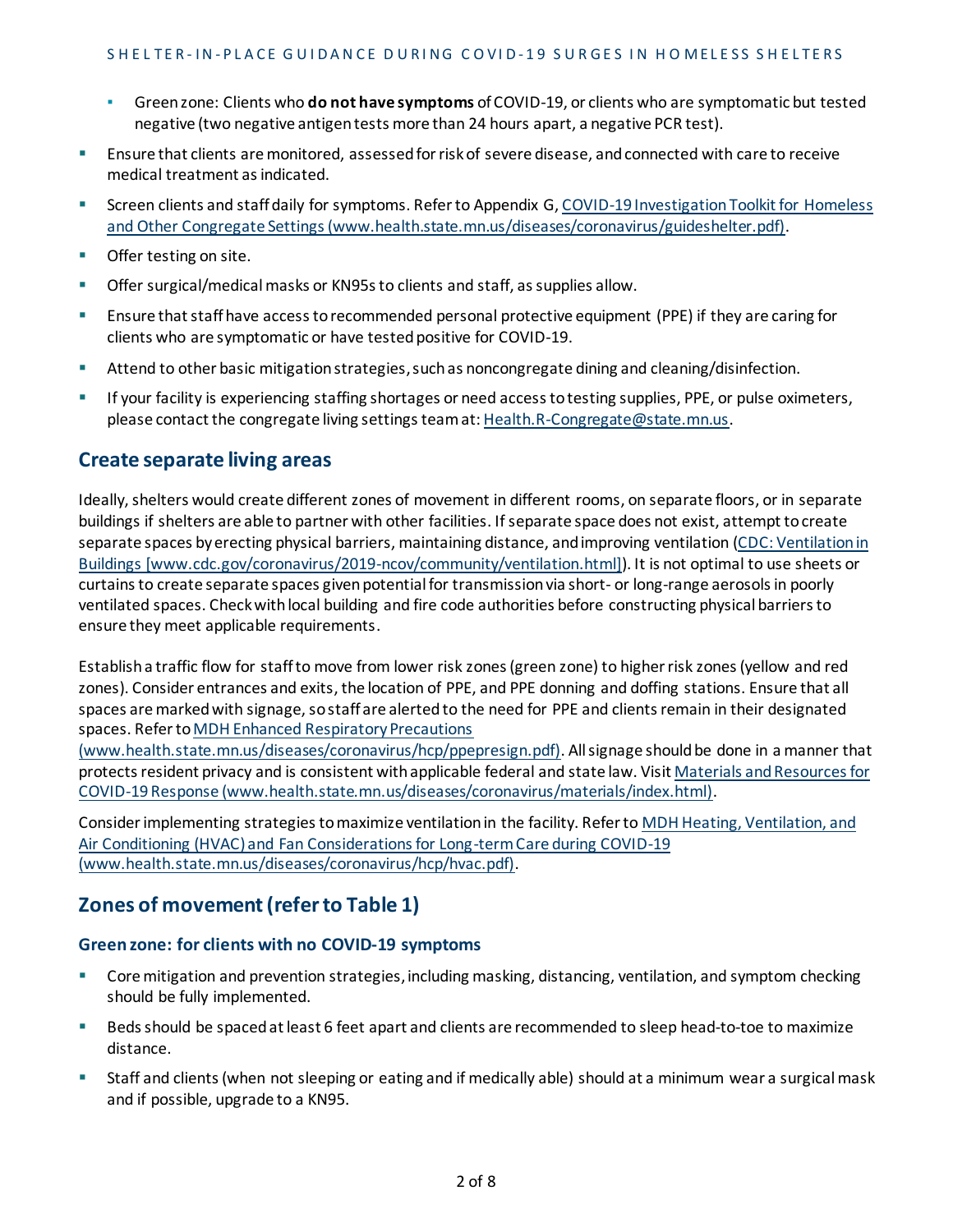#### **Yellowzone: for clients with possible COVID-19 symptoms**

- **■** If single rooms can be provided for clients assigned to the yellow zone, that is optimal, given the higher likelihood of mixed COVID-19 status (i.e., some symptomatic people may not have COVID-19, but may have other respiratory illness). Next best would be a large room with beds, generously spaced(more than 6 feet apart) with clients sleeping head-to-toe.
- **Emphasize maximizing physical distance, mask use, and increased ventilation/air filtration.**
- **■** If there are a limited number of single rooms, consider prioritizing the single rooms for people at increased risk of severe illness from COVID-19: CDC: COVID-19 Information for Specific Groups of People [\(www.cdc.gov/coronavirus/2019-ncov/need-extra-precautions/index.html\).](https://www.cdc.gov/coronavirus/2019-ncov/need-extra-precautions/index.html)
- Clients who are symptomatic should be tested.
- **EXPLOIGNT A DEPT IS NOT THE ISLE A** THE Clients with a negative antigentests separated by 24 hours, or with an alternative diagnosis, may return to the green zone; emphasize importance of mask use.
- After returning to the green zone, continue to monitor symptoms and follow the facility's usual protocol for caring for residents with non-COVID related illness. If symptoms continue or worsen, consult with a clinician and consider retesting.
- Antigen testing is preferred for clients who had COVID-19 in the prior 90 days and have developed new symptoms consistent with COVID-19.
- Designate specific stafftothe yellow zone as much as possible. Staff working in the yellow zone should at a minimum wear eye protection (goggles orface shield), anN95 or higher-level respirator(or KN95 or surgical mask if respirators are not available or staff are not fit tested), disposable gown, and disposable gloves.

#### **Red zone: forisolation, triage, and care**

- Check in with clients at least twice daily to assess their COVID-19 symptoms and stability. Check temperature and oxygen saturation at least twice daily. Offer supportive treatment.
- Beds may be spaced 3 feet apart, since all clients in this area have been confirmed with COVID-19.
- If possible, set aside a separate dining and bathroom area for clients who have tested positive for COVID-19. If bathroom areas are shared with people who have not tested positive, stagger showering times.
- Designate specific stafftothe red zone as much as possible. Staff working in the red zone should at a minimum wear eye protection (goggles or face shield), an N95 or higher-level respirator (or KN95 or surgical mask if respirators are not available or staff are not fit tested), disposable gown, and disposable gloves.
- **Exaluate COVID-19-positive clients to determine if they should remain in on-site isolation or if a higherlevel of** medical monitoring or care is needed. For example:
	- Clients with **no symptoms** or **mild COVID-19 symptoms**(fever, cough,sore throat, malaise, headache, muscle pain, nausea, vomiting, diarrhea, loss of taste orsmell), but without either shortness of breath, difficulty breathing, or abnormal chest imaging (if obtained). These individuals may remain on site for isolation and be monitored daily for symptom changes(as below).
	- Clients with **moderate COVID-19 symptoms**(similartothose above), but with evidence on clinical examination of lower respiratorydisease, including shortness ofbreath, difficulty breathing, and/or an oxygen saturation level of less than 95%, as measured by a pulse oximeter: [Oxygen](https://www.health.state.mn.us/diseases/coronavirus/pulseoximeter.html) Levels, Pulse Oximeters, andCOVID-19 [\(www.health.state.mn.us/diseases/coronavirus/pulseoximeter.html\)](https://www.health.state.mn.us/diseases/coronavirus/pulseoximeter.html). These people should be evaluated by a clinician and closelymonitored and would need to be served in an offsite isolation space (e.g., hotel, congregate space converted for isolation) where medical monitoring can be performed and access to treatment (O2, monoclonal antibody therapy, antiviral therapy, including IV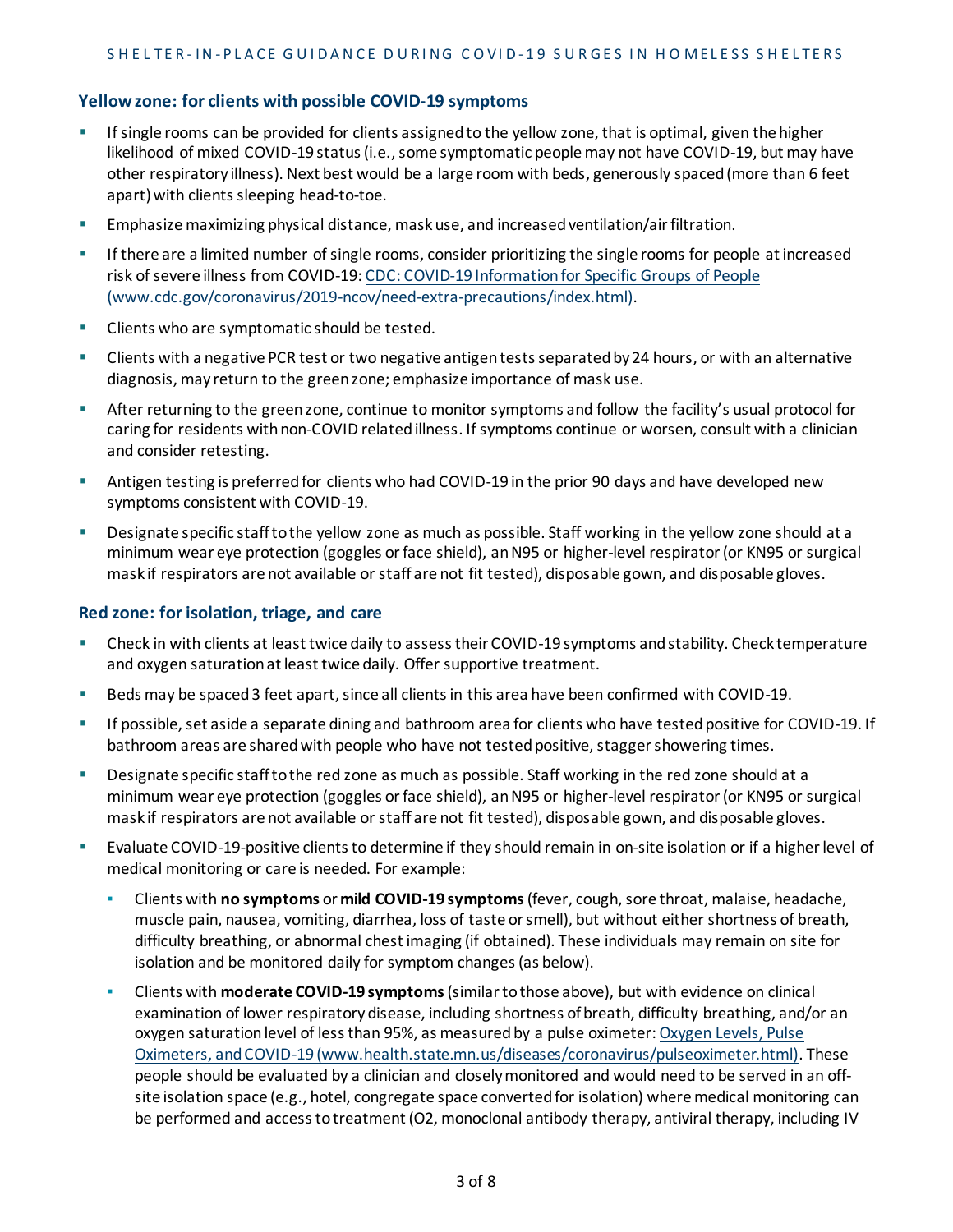remdesivir) canbe coordinated. The clinician should develop a plan for when the client would need to be transferred to a hospital for additional evaluation and treatment.

▪ Any clients(including people without acute COVID-19 infection) with **emergency warning signs**(including trouble breathing, persistent painor pressure in the chest, confusion, decreasedconsciousness, acute change in personalityor behavior, inability to stay awake, lip or skin discoloration) in on-site or off-site isolation spaces**should be transferred to a hospital via emergency medicalservices**(call 911). This list does not cover all possible symptoms. Follow standardshelter protocols for medical emergencies. Call 911 or call ahead to your local emergency facility to notify the operatorthat you are seeking care for someone who has or may have COVID-19.

#### **Table 1**. Zones of movement and considerationsforfacility layout, meals, PPE, and health monitoring for each zone when isolating COVID-19-positive clients on-site.

|                                          | <b>Green Zone</b>                                                                                                                                                                                                                                                                                                                                                                                           | <b>Yellow Zone</b>                                                                                                                                                                             | <b>Red Zone</b>                                                                                                                                                                                                                                                                                                                                                     |
|------------------------------------------|-------------------------------------------------------------------------------------------------------------------------------------------------------------------------------------------------------------------------------------------------------------------------------------------------------------------------------------------------------------------------------------------------------------|------------------------------------------------------------------------------------------------------------------------------------------------------------------------------------------------|---------------------------------------------------------------------------------------------------------------------------------------------------------------------------------------------------------------------------------------------------------------------------------------------------------------------------------------------------------------------|
| Zone criteria                            | Clients with no symptoms of COVID-<br>19.<br>Symptomatic clients who have two<br>negative antigen tests less than 24<br>hours apart, or a negative PCR result,<br>or alternative diagnosis.                                                                                                                                                                                                                 | Clients with symptoms of COVID-<br>19 (includes clients with pending<br>test results, or not tested).                                                                                          | Clients who have tested positive<br>for COVID-19 (asymptomatic or<br>mild symptoms).                                                                                                                                                                                                                                                                                |
| <b>Facility layout</b><br>considerations | 6 feet physical distancing.<br>Clients sleep head-to-toe.                                                                                                                                                                                                                                                                                                                                                   | Single rooms preferred,<br>especially for those at increased<br>risk of severe illness from COVID-<br>19.<br>Generous physical distancing<br>(more than 6 feet).<br>Clients sleep head-to-toe. | Beds may be spaced 3 feet apart<br>since all clients in this area have<br>tested positive.<br>Preferably, designate a<br>bathroom/shower area for<br>people who are COVID-19-<br>positive. If not possible, stagger<br>showering times.<br>This area should not share air<br>(e.g., floor to ceiling wall, with a<br>closed door) with the rest of the<br>facility. |
| <b>Meals</b>                             | Separate dining space from yellow and Preferably, meals brought to<br>red zones.                                                                                                                                                                                                                                                                                                                            | individual rooms.<br>If not, then separate dining space<br>for people in the yellow zone<br>should be created.                                                                                 | Separate diningspace from<br>people in the green and yellow<br>zones.                                                                                                                                                                                                                                                                                               |
|                                          | PPE for clients   Surgical/medical masks/KN95.<br>Mask use is recommended at all times, Mask use is recommended at all<br>especially if patient is displaying<br>symptoms, but has tested negative for sleeping or eating, or if a client is<br>COVID-19. Mask use is also<br>recommended in shared spaces unless<br>sleeping or eating, or if a client is<br>unable to wear a mask for medical<br>reasons. | Surgical/medical masks/KN95.<br>times in shared spaces, unless<br>unable to wear a mask for<br>medical reasons.                                                                                | Surgical/medical masks/KN95.<br>Mask use is recommended at all<br>times in shared spaces unless<br>sleeping or eating, or if a client is<br>unable to wear a mask for<br>medical reasons.                                                                                                                                                                           |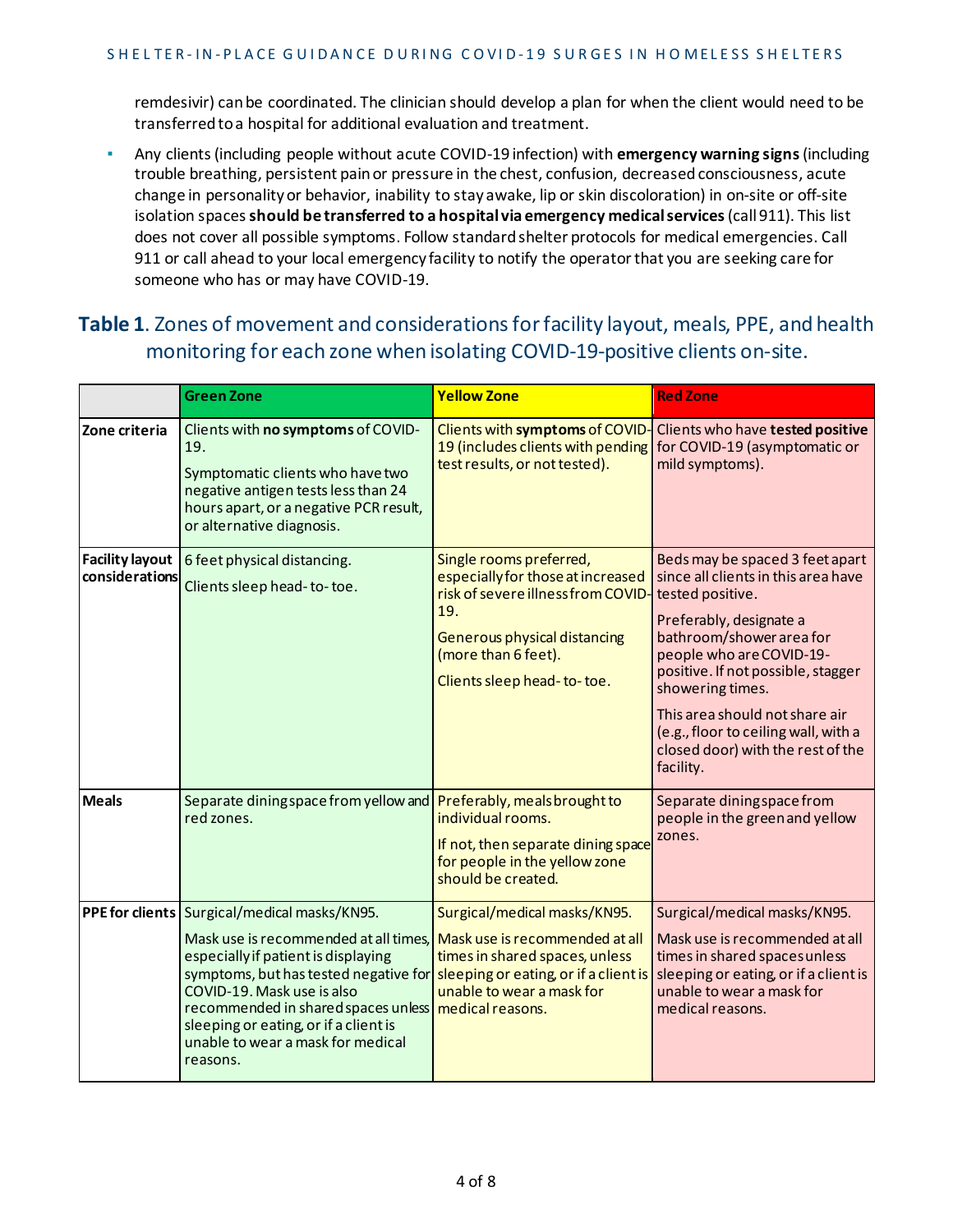|                              | <b>Green Zone</b>                                                                                                                                 | <b>Yellow Zone</b>                                                                                                                                                                                                            | <b>Red Zone</b>                                                                                                                                                                                                               |
|------------------------------|---------------------------------------------------------------------------------------------------------------------------------------------------|-------------------------------------------------------------------------------------------------------------------------------------------------------------------------------------------------------------------------------|-------------------------------------------------------------------------------------------------------------------------------------------------------------------------------------------------------------------------------|
| <b>PPE</b> for staff         | Surgical/medical masks/KN95.                                                                                                                      | Eye protection (goggles or face<br>shield), an N95 or higher-level<br>respirator (or KN95 or surgical<br>mask if respirators are not<br>available or staff are not fit<br>tested), disposable gown, and<br>disposable gloves. | Eye protection (goggles or face<br>shield), an N95 or higher-level<br>respirator (or KN95 or surgical<br>mask if respirators are not<br>available or staff are not fit<br>tested), disposable gown, and<br>disposable gloves. |
| <b>Type of</b><br>monitoring | Regular symptom screening during a<br>surge is critical to identify<br>symptomatic people, so they can be<br>moved to the yellow zone and tested. | Monitoring to determine<br>symptom severity.                                                                                                                                                                                  | Monitor at least two times a day<br>to determine symptom severity.<br>Screening to determine if the<br>patient is indicated for<br>monoclonal antibody therapy or<br>antiviral treatment.                                     |

## **COVID-19 prevention measures**

#### **Screening**

- Assess clients at the time of admission for [symptoms of COVID-19 \(www.cdc.gov/coronavirus/2019](https://www.cdc.gov/coronavirus/2019-ncov/symptoms-testing/symptoms.html) [ncov/symptoms-testing/symptoms.html\)](https://www.cdc.gov/coronavirus/2019-ncov/symptoms-testing/symptoms.html). Remind clients verbally and through posted signage to report symptoms.
- Symptomatic clients should be moved to the area designated for those with symptoms (yellow zone) and offered testing.
- Symptomatic staff should be sent home immediately and recommended to be tested.
- Screen staff and clients for symptoms daily.

#### **Testing**

- Testing should be performed as testing and staffing resources allow.
- **EXECT:** Testing prioritization (in order of priority):
	- Symptomatic people are the highest priority for testing (clients in the yellow zone).
	- **•** Asymptomatic people with known exposure or residents of a congregate setting where there is an outbreak.
	- **EX Asymptomatic people who enter the shelter (staff or clients) without a known exposure are low priority** and as resources allow.
- Testing can be accomplished through on- or off-site clinics, facility-led testing, testing by an outside vendor, or self-testing.
- The best test is the one that is available.

#### **Masking**

- Surgical/medical masks are preferred due to the variety in fit and quality of cloth masks. KN95s, if available, would offer a higher level of protection both for the wearer and the community.
- Mask use is recommended at all times in shared spaces unless sleeping or eating, or if a client is unable to wear a mask for medical reasons.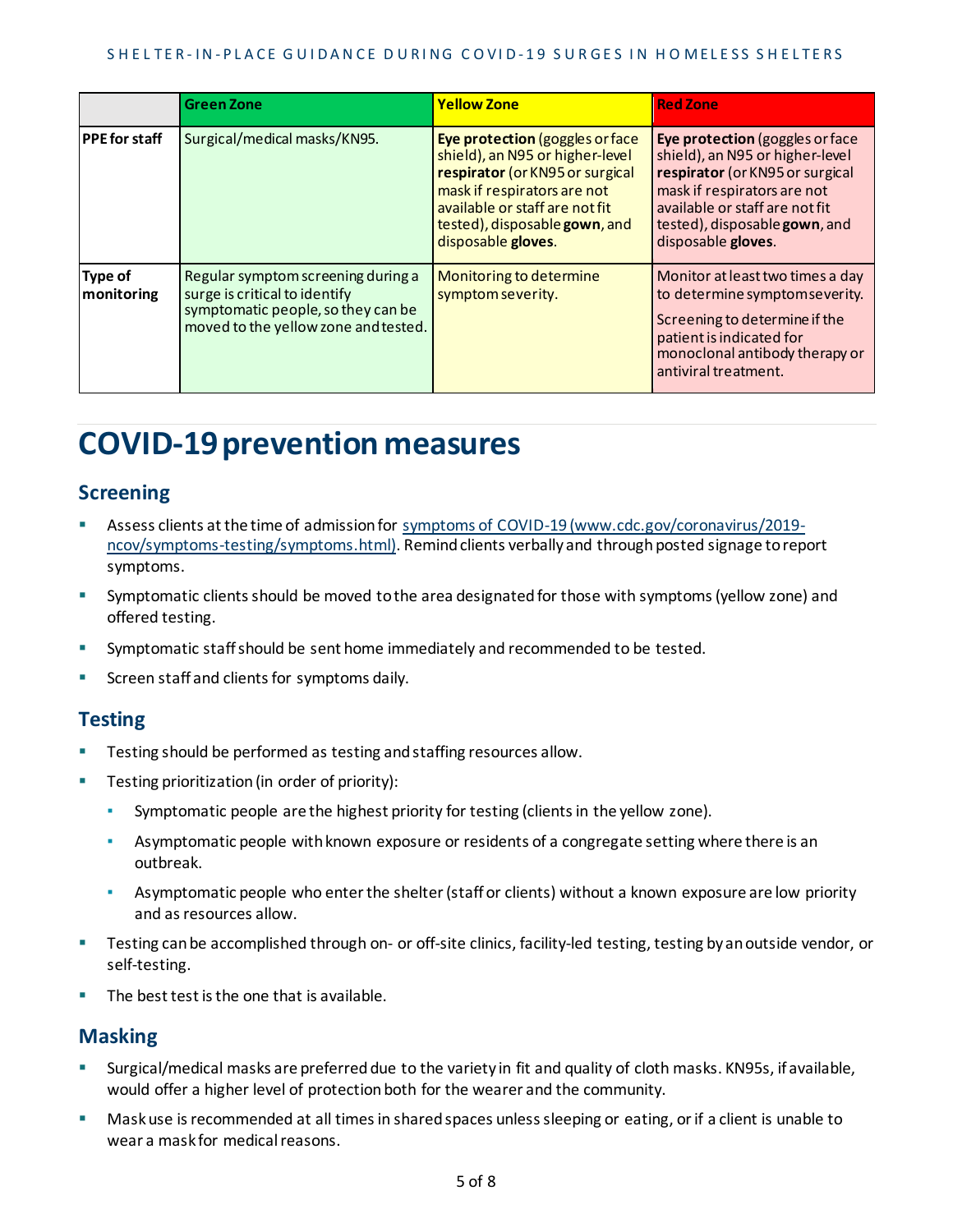▪ Staff working in red or yellow zones (referto Table 1) are recommended to wear PPE (referto PPE Considerations below). At a minimum, staffshould wear eye protection (goggles orface shield), anN95 or higher-level respirator (or KN95 or surgical mask if respirators are not available or staff are not fit tested), disposable gown, and disposable gloves when interacting with symptomatic or COVID-19-positive clients.

#### **PPE considerations**

If not already in place, employers operating within the facility should establish a respiratory protection program [\(www.health.state.mn.us/facilities/patientsafety/infectioncontrol/rpp/index.html\),](https://www.health.state.mn.us/facilities/patientsafety/infectioncontrol/rpp/index.html) as appropriate, toensure that staff are fit tested and medically cleared to wear N95 respirators if that is within the scope of their responsibilities (i.e., staff working in isolation spaces). People with heart or lung problems should consult with a clinician before using an N95 because wearing an N95 can make it harder to breathe. Ensure that staff are trained to correctly don, doff, and dispose of PPE that they will need to use within the scope of their responsibilities.

- **EXECUC**'s website for PPE donning and doffing training videos: COVID-19 Videos [\(www.cdc.gov/coronavirus/2019-ncov/communication/videos.html?Sort=Date%3A%3Adesc&Search=PPE\)](https://www.cdc.gov/coronavirus/2019-ncov/communication/videos.html?Sort=Date%3A%3Adesc&Search=PPE) and [PPE sequence \(www.cdc.gov/hai/pdfs/ppe/PPE-Sequence.pdf\).](https://www.cdc.gov/hai/pdfs/ppe/PPE-Sequence.pdf)
- **•** Prepare to set up designated PPE donning and doffing areas outside all spaces where PPE will be used. These spaces should include:
	- A dedicated trashcanfor disposal of used PPE.
	- A hand washing stationor accesstoalcohol-based hand sanitizer.
	- **A poster demonstrating correct PPE donning and doffing procedures is at CDC: Print [Resources](https://www.cdc.gov/coronavirus/2019-ncov/communication/print-resources.html)** [\(www.cdc.gov/coronavirus/2019-ncov/communication/print-resources.html\).](https://www.cdc.gov/coronavirus/2019-ncov/communication/print-resources.html)
- Staff and/or residents should replace their N95 respirator when the straps are stretched out and it no longer fits snugly against their face or when it becomes wet, dirty, damaged, or difficult to breathe through.

#### **Noncongregate dining**

Mealsshould be provided to individuals in their zones. Ensure plenty of space for people to spread out while masks are off for eating.

#### **Cleaning and disinfection**

Respiratory aerosols are themain way that COVID-19 isspread. However, regular cleaning and disinfection of high-touch surfaces and shared objects is generally good practice. For more information on cleaning your facility regularly and cleaning your facility when someone is sick, visit CDC: Cleaning and Disinfecting Your Facility [\(www.cdc.gov/coronavirus/2019-ncov/community/disinfecting-building-facility.html\).](https://www.cdc.gov/coronavirus/2019-ncov/community/disinfecting-building-facility.html)

#### **Ventilation**

Strategies to improve ventilation should be implemented to the extent possible. Since COVID-19 spreads through the air, any measures to improve ventilation in an indoor space may help minimize spread. Actions that can be taken to improve ventilation are found in guidance offered by CDC: [Ventilationin](https://www.cdc.gov/coronavirus/2019-ncov/community/ventilation.html) Buildings [\(www.cdc.gov/coronavirus/2019-ncov/community/ventilation.html\)](https://www.cdc.gov/coronavirus/2019-ncov/community/ventilation.html) and [Indoor Air Considerations: COVID-19](https://www.health.state.mn.us/diseases/coronavirus/indoorair.html)  [\(www.health.state.mn.us/diseases/coronavirus/indoorair.html\)](https://www.health.state.mn.us/diseases/coronavirus/indoorair.html).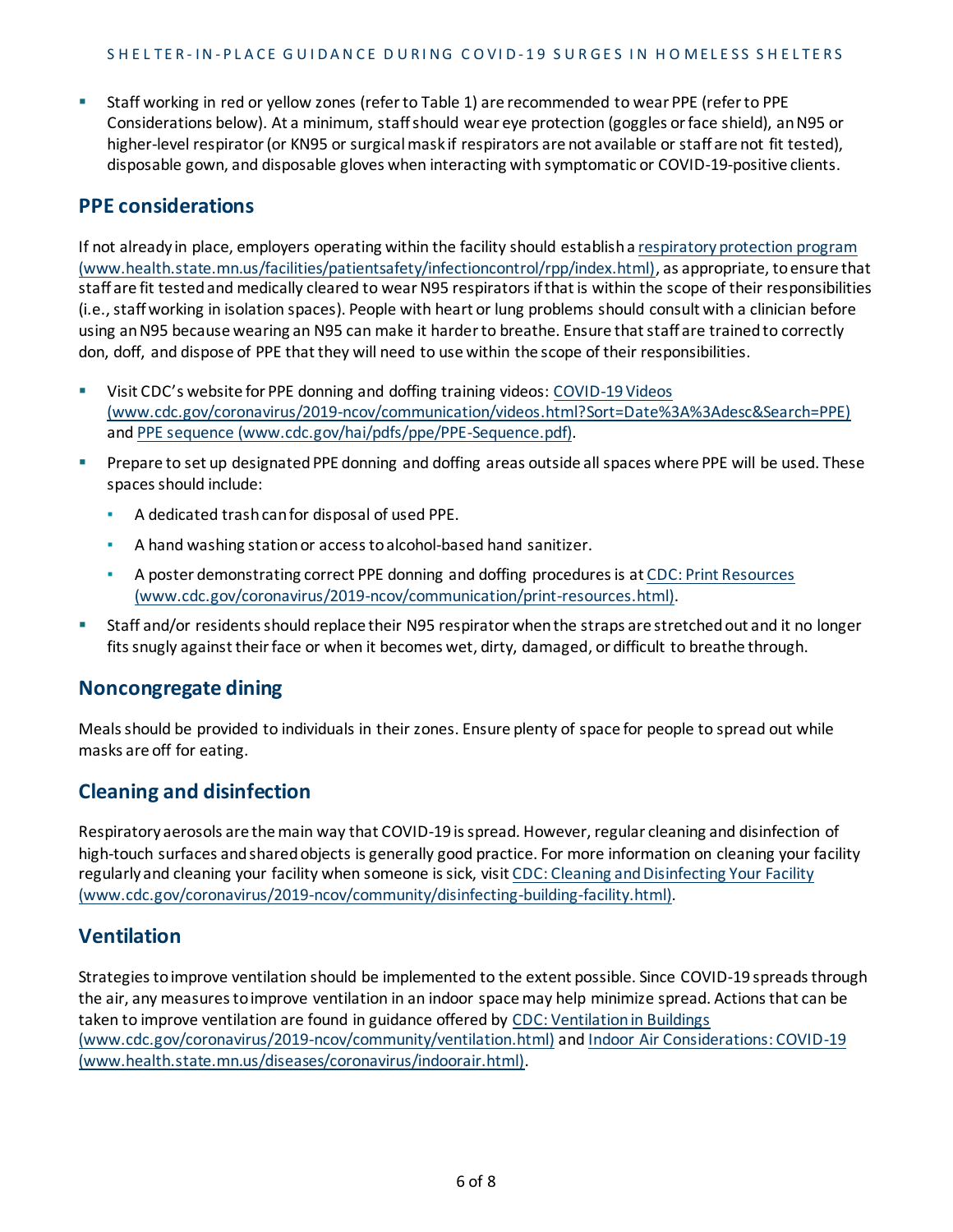#### **Quarantine**

CDC recommends that staff and shelter clients quarantine for 10 full days after last exposure to COVID-19, regardless of vaccination and booster status; this is the safest approach to quarantine. However, in a staffing shortage, the duration of quarantine for staff may be shortened to no fewer than five full days. A well-fitting mask should be worn at all times (except when eating or sleeping) within the facility. If a person is not medically able to wear a mask, a 10-day quarantine will be most protective. Providers should weigh the risks and benefits of shortened quarantine, as this approach will likely contribute to increased transmission risk.

#### **Vaccination**

Shelters should continue to prioritize vaccination, including the administration of booster doses in both staff and clients. Resources are available for on-site vaccination. Contact MDH at [Health.R-Congregate@state.mn.us](mailto:Health.R-Congregate@state.mn.us) or your local public health agency to get connected with available resources.

# **COVID-19 treatment considerations**

For most people with COVID-19, symptoms last a few days, and people usually feel better after a week. Over-thecounter medicines, fluids, and rest may help clients who test positive for COVID-19 feel better.

To prevent severe illness, some patients are recommended to receive medications, such as antibody or antivirals for COVID-19. These medications can help people ages 12 and older fight their illness. There are monoclonal antibody and antiviral treatments for COVID-19 that are administered orally (by mouth) or intravenously.

Visi[t COVID-19 Medication Options \(www.health.state.mn.us/diseases/coronavirus/meds.html\)](https://www.health.state.mn.us/diseases/coronavirus/meds.html) or talk with a health care provider to see if someone may be eligible for these and other treatments, and to find a clinic. You may also call the COVID-19 Public Hotline at 833-431-2053 from 9 a.m. to 7 p.m. Monday through Friday and from 10 a.m. to 6 p.m. Saturdays to get connected to a clinic.

## **Resources**

- The Office of Economic Opportunity (OEO) has Federal Fiscal Recovery Funds available to support rapid responses to outbreaks in shelters and other temporary congregate settings for people experiencing homelessness or domestic violence: [Minnesota Heading Home Alliance: Federal Fiscal Recovery Funds](https://headinghomealliance.com/fiscal-recovery-funds/)  [\(headinghomealliance.com/fiscal-recovery-funds/\).](https://headinghomealliance.com/fiscal-recovery-funds/)
- [COVID-19 Medication Options \(www.health.state.mn.us/diseases/coronavirus/meds.html\)](https://www.health.state.mn.us/diseases/coronavirus/meds.html)
- MDH has Materials and Resources for COVID-19 Response [\(www.health.state.mn.us/diseases/coronavirus/materials/index.html\)](https://www.health.state.mn.us/diseases/coronavirus/materials/index.html) that can be printed and posted to remind staff and clients about masking and other mitigation measures.
- **The MDH Congregate Living Team can provide technical assistance and connect you with testing resources,** staffing resources, PPE, and pulse oximeters. Some of these resources are in limited supply. Contact the team at[: Health.R-Congregate@state.mn.us](mailto:Health.R-Congregate@state.mn.us).